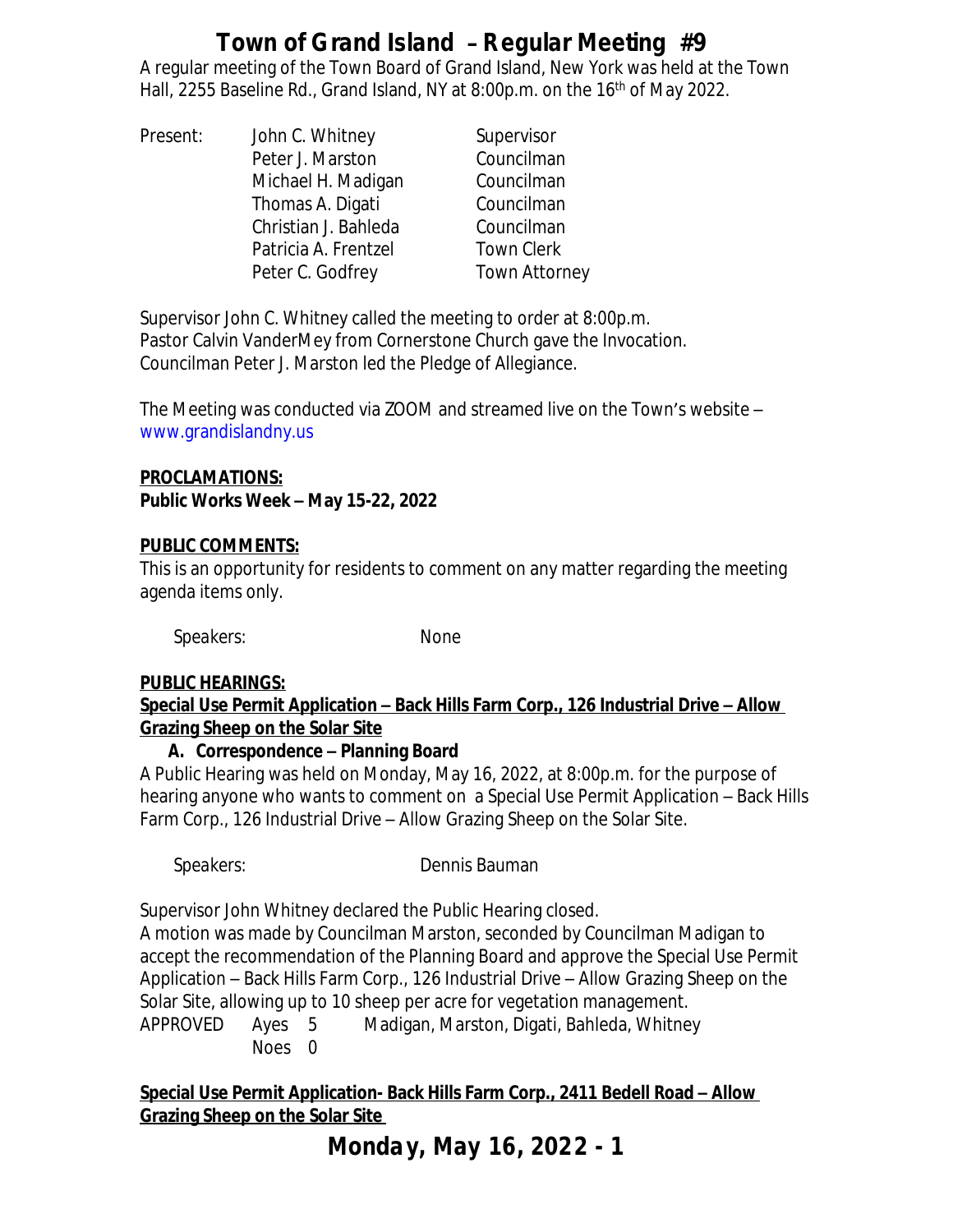# **Town of Grand Island** – **Regular Meeting #9 A. Correspondence – Planning Board**

A Public Hearing was held on Monday, May 16, 2022, at 8:00p.m. for the purpose of hearing anyone who wants to comment on a Special Use Permit Application- Back Hills Farm Corp., 2411 Bedell Road – Allow Grazing Sheep on the Solar Site.

*Speakers:* Dennis Bauman

Supervisor John Whitney declared the Public Hearing closed.

A motion was made by Councilman Marston, seconded by Councilman Madigan to accept the recommendation of the Planning Board and approve the Special Use Permit Application – Back Hills Farm Corp., 2411 Bedell Road – Allow Grazing Sheep on the Solar Site, allowing up to 10 sheep per acre for vegetation management.

APPROVED Ayes 5 Madigan, Marston, Digati, Bahleda, Whitney Noes 0

## **Grand Island Sunrise LLC, 871 Whitehaven Road – Type 3 Solar Generation Project**

A Public Hearing was held on Monday, May 16, 2022, at 8:00p.m. for the purpose of hearing anyone who wants to comment on Grand Island Sunrise LLC, 871 Whitehaven Road – Type 3 Solar Generation Project.

*Speakers:* Dan Leary, Jeff Palumbo, William Tuyn

Supervisor John Whitney declared the Public Hearing closed.

A motion was made by Councilman Bahleda, seconded by Councilman Madigan to table the Grand Island Sunrise LLC, 871 Whitehaven Road – Type 3 Solar Generation Project. APPROVED Ayes 5 Madigan, Marston, Digati, Bahleda, Whitney Noes 0

## **MINUTES:**

A motion was made by Councilman Madigan, seconded by Councilman Bahleda to approve Minutes of Workshop Meeting #12, May 2, 2022, and Minutes of Regular Meeting #8, May 2, 2022.

APPROVED Ayes 5 Madigan, Marston, Digati, Bahleda, Whitney Noes 0

# **CONSENT AGENDA:**

- 1. Building Permits Issued April 30, 2022
- 2. Meeting Minutes Zoning Board of Appeals April 7, 2022
- 3. Golden Age Center Facility Usage March 2022
- 4. Meeting Minutes Planning Board April 11, 2022

A motion was made by Councilman Marston, seconded by Councilman Digati to approve the consent agenda as distributed.

APPROVED Ayes 5 Madigan, Marston, Digati, Bahleda, Whitney Noes 0

### **COMMUNICATIONS –TOWN BOARD: SUPERVISOR JOHN C. WHITNEY:**

**Monday, May 16, 2022 - 2**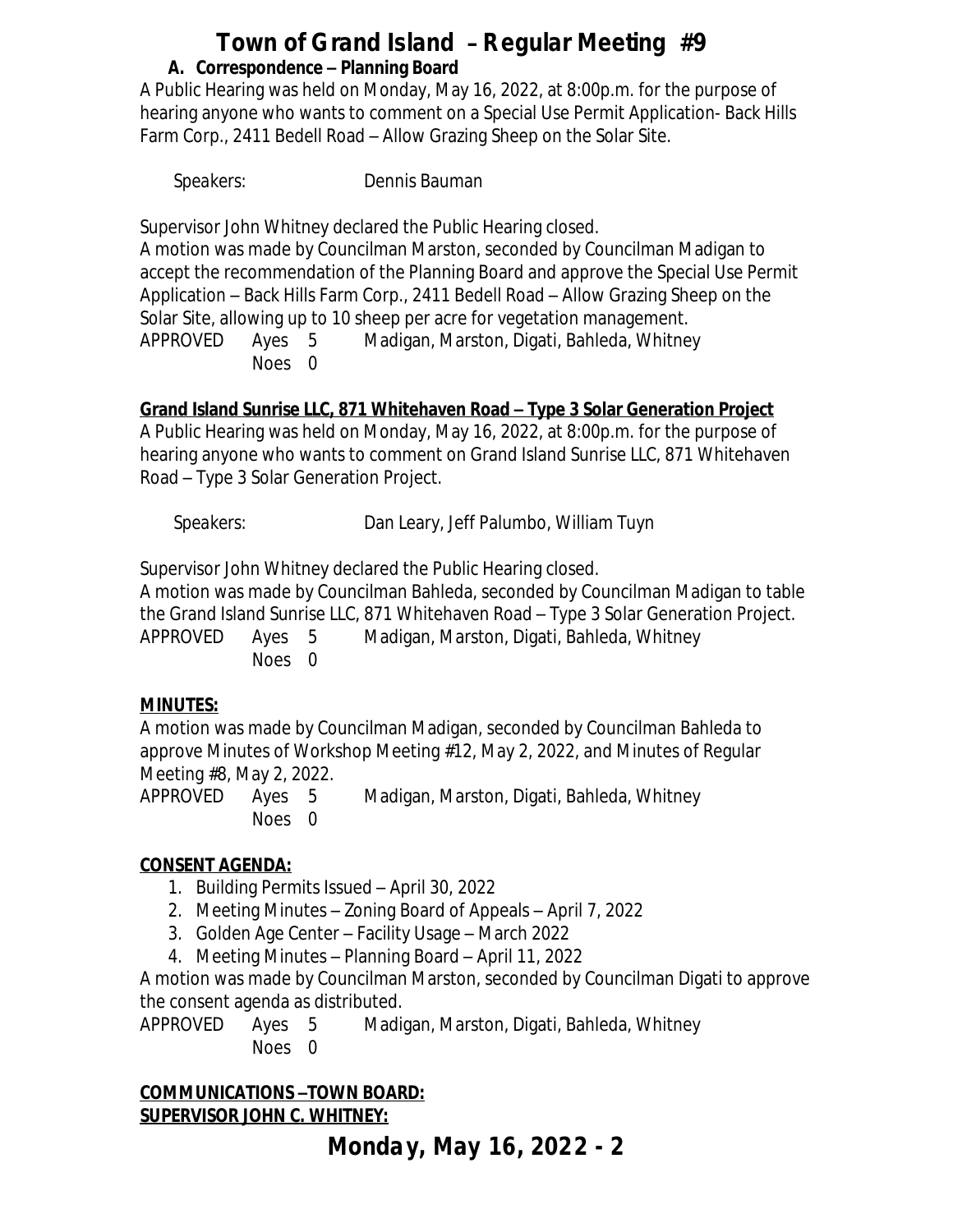## **Town of Grand Island** – **Regular Meeting #9 Authorize Supervisor to Sign – Erie County 2022-2025 Intermunicipal Snow Removal and Ice Control Agreement**

A motion was made by Councilman Digati, seconded by Councilman Madigan to authorize the Supervisor to sign the Intermunicipal Snow Removal & Ice Control Agreement with the County of Erie.

APPROVED Ayes 5 Madigan, Marston, Digati, Bahleda, Whitney Noes 0

### **Chief Accountant – Approve PO-17**

A motion was made by Councilman Bahleda, seconded by Councilman Marston to approve the PO-17 for the position of Chief Accountant for the Town of Grand Island. APPROVED Ayes 5 Madigan, Marston, Digati, Bahleda, Whitney Noes 0

#### **Chief Accountant – Authorize Supervisor to Sign – Erie County New Position Duties Statement**

A motion was made by Councilman Bahleda, seconded by Councilman Marston to authorize the Supervisor to sign the Erie County New Position Duties Statement for the title of Chief Accountant.

APPROVED Ayes 5 Madigan, Marston, Digati, Bahleda, Whitney Noes 0

### **Oakwood Estates, Phase 4 – Waiver of Sidewalk Requirements**

A motion was made by Councilman Digati, seconded by Councilman Madigan to direct the Town Accountant to return the deposits for sidewalks from the escrow funds to Mr. Christian Buerk, 3358 E. River and Mr. Travis Johnston, 3340 E. River without prejudice to the requirement to install sidewalks in the future if so ordered by the Town in accordance with applicable law.

APPROVED Ayes 5 Madigan, Marston, Digati, Bahleda, Whitney Noes 0

## **COUNCILMAN PETER J. MARSTON:**

### **Resignation – Board of Architectural Review**

A motion was made by Councilman Marston, seconded by Councilman Digati to accept the resignation of Amy Stockinger from the Board of Architectural Review Advisory Board with regret. A certificate of appreciation will be sent to Ms. Stockinger. APPROVED Ayes 5 Madigan, Marston, Digati, Bahleda, Whitney

Noes 0

**COMMUNICATIONS – OTHER TOWN OFFICIALS: HIGHWAY SUPERINTENDENT – RICHARD W. CRAWFORD:**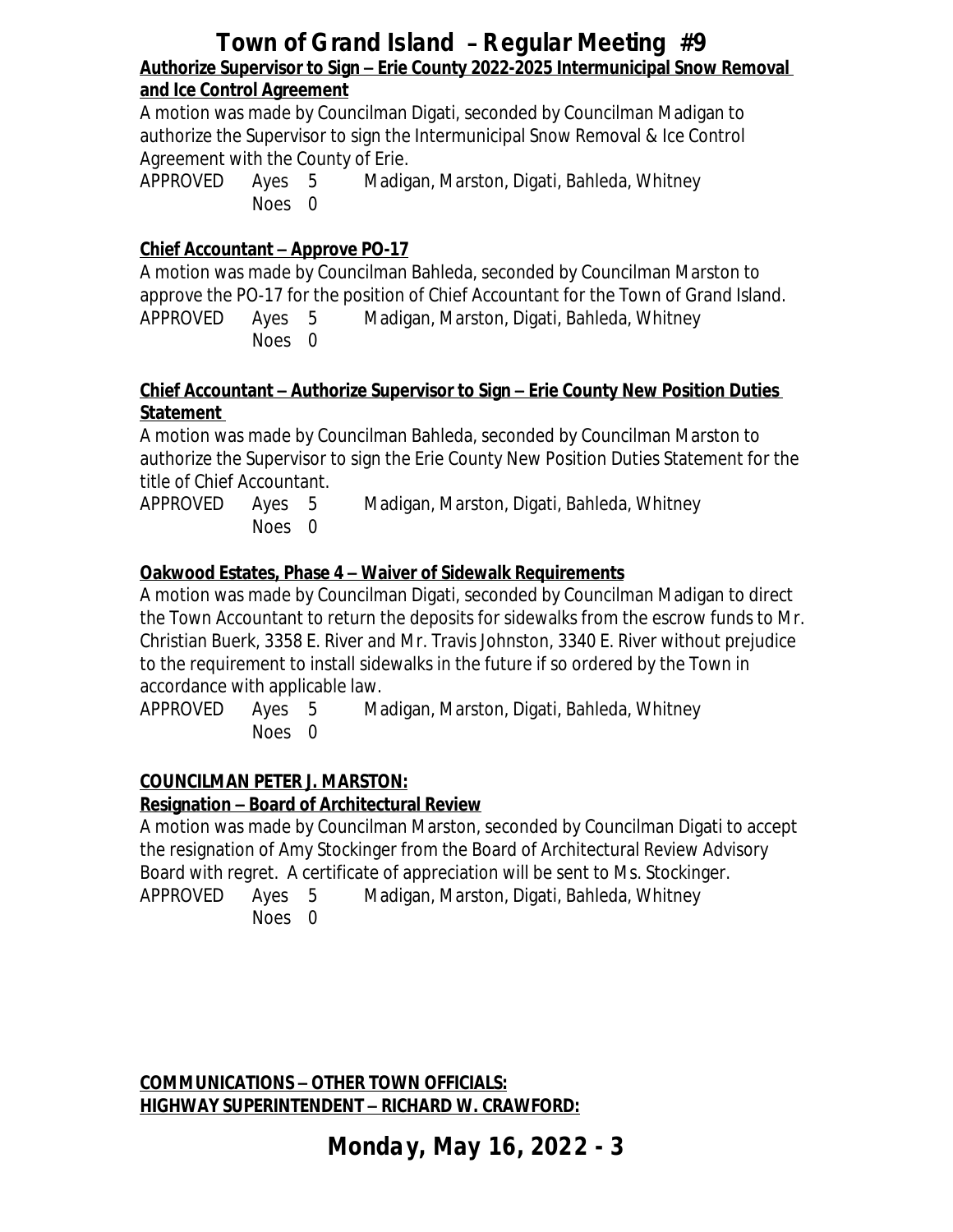## **Part-time Hires**

Highway Superintendent Richard Crawford reported that the following have been hired for the Summer 2022, subject to the completion of the necessary pre-employment paperwork:

Bo Schuerholz – Seasonal \$16.25/hr.

This is for information only. No Town Board action was taken.

### **DEPARTMENT OF ENGINEERING & WATER RESOURCES – ROBERT H. WESTFALL: CODE ENFORCEMENT OFFICE:**

### **NYSDEC General SPDES Permit for Stormwater Discharges Annual Report for Public Comment**

The New York State Department of Environmental Conservation (NYSDEC) requires regulated small Municipal Separate Storm Sewer Systems (MS4s) to obtain coverage under a State Pollutant Discharge Elimination System (SPDES) for the discharge of storm water from Town owned storm sewer systems. As part of the EPA requirements, the Draft Annual Report and the Stormwater Management Plan must be available for public comment. Copies of the reports will be on the Town's website at:

[www.grandislandny.us](http://www.grandislandny.us) and the Town's Facebook page beginning May 17<sup>th</sup>, 2022. A hard copy can be requested by calling the Town. Public comments on the Annual Report will be accepted until May 30<sup>th</sup>, 2022.

No action by the Town Board is necessary.

# **2021 Annual Water Quality Report**

The Town of Grand Island's 2021 Annual Water Quality Report will be available at the following URL on May 17<sup>th</sup>, 2022:

[www.grandislandny.us/departments/engineering\\_department/water\\_quality\\_reports.p](http://www.grandislandny.us/departments/engineering_department/water_quality_reports.php) hp. A hard copy of the report is available in the Grand Island Engineering Department or upon request from Robert Westfall, Town Engineer, by calling (716) 773-9600 x 629 or emailing [rwestfall@grand-island.ny.us](mailto:rwestfall@grand-island.ny.us). No action by the Town Board is necessary.

# **SSES Work Year 9 – Change Order #2 – Job # M-198-2020**

Town Engineer Robert Westfall reported that Change Order No.2 is to supply manpower and materials to remove a previously installed defective epoxy finish and prep two manholes for spray lining and chimney seals.

The total change to the contract is \$10,000.00, bringing the contract total to \$1,289,955.00. There are sufficient funds in the project's bond authorization to pay for Change Order No 2. The Town's Engineering Consultant, GHD has reviewed Change Order No. 2 and recommends it be approved with an increase of \$10,000.00 to USI's awarded contract.

A motion was made by Councilman Marston, seconded by Councilman Madigan to accept the recommendation of the Town Engineer, and approve Change Order No. 2 in the amount of \$10,000.00.

APPROVED Ayes 5 Madigan, Marston, Digati, Bahleda, Whitney Noes 0

# **Award Contract – Water Garage Rehabilitation – Job # M-239**

Town Engineer Robert Westfall reported under the Master Intergovernmental Cooperative Purchasing Agreement, and piggybacking provisions for contracts through

# **Monday, May 16, 2022 - 4**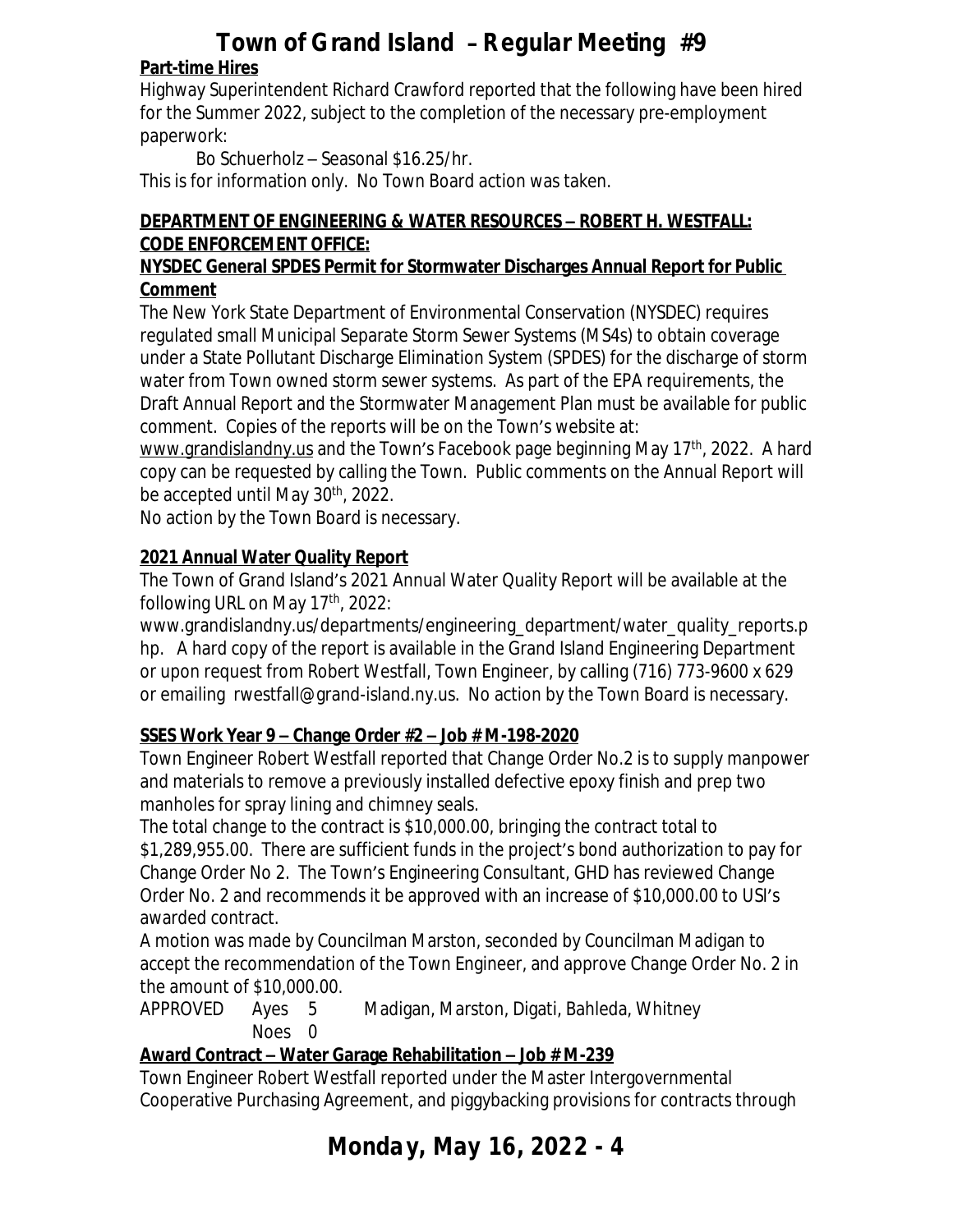US Communities (MICPA # PW1925), bids were opened on November 08, 2021, by The Garland Company for the Water Department Garage Rehabilitation (M-239), with the following results:

| Roof Restoration:                   |                      |
|-------------------------------------|----------------------|
| Jameson Roofing                     | \$199,883            |
| Neth and Son                        | no bid (unavailable) |
| Blue Ox Roofing                     | no bid (unavailable) |
| Grove Roofing                       | no bid (unavailable) |
| Elmer W. Davis, Inc.                | no bid (unavailable) |
|                                     |                      |
| <b>Wall Panel System:</b>           |                      |
| <b>RMG Custom Metal</b>             | \$249,829            |
| Jameson Roofing Co, Inc.            | \$261,776            |
| <b>Arrow Sheet Metal Works, LLC</b> | \$272,502            |
| JR Buffalo                          | no bid (unavailable) |

After careful review, Mr. Westfall hereby requests the Water Garage Rehabilitation Projects M-239 be awarded to The Garland Company/Jameson Roofing/RMG Custom Metal in the amount of \$471,376. The financing is in place for this project by prior action.

A motion was made by Councilman Digati, seconded by Councilman Marston to accept the recommendation of the Town Engineer, and award the Water Garage Rehabilitation Projects M-239 to The Garland Company/Jameson Roofing/RMG Custom Metal in the amount of \$471,376. The financing is in place for this project by prior action. APPROVED Ayes 5 Madigan, Marston, Digati, Bahleda, Whitney Noes 0

### **RECREATION SUPERVISOR – JOSEPH MENTER:**

### **Part-Time Hires**

A motion was made by Councilman Madigan, seconded by Councilman Bahleda to approve the following hires:

| Name               |             | Title                                                     | Rate of Pay   | <b>Status</b> |
|--------------------|-------------|-----------------------------------------------------------|---------------|---------------|
| Anna Bartlo        |             | Recreation Attendant - Yr. 1 WNYSI                        | \$18.70 / hr. | Part Time     |
|                    |             | Brandon Farguharson Recreation Attendant - Yr. 1 Aide     | \$13.75 / hr. | Part Time     |
| Michael Podgorny   |             | Recreation Attendant - Yr. 3 Instructor                   | \$17.05 / hr. | Part Time     |
| Eliza Sarigiannis  |             | Recreation Attendant - Yr. 3 WNYSI                        | \$19.70 / hr. | Part Time     |
| Ela Sorel          |             | Recreation Attendant - Yr. 3 WNYSI                        | \$19.70 / hr. | Part Time     |
| Susan Szczublewski |             | Recreation Attendant – Yr. 3 Program Instr. \$23.90 / hr. |               | Part Time     |
| Roger Wright       |             | Recreation Attendant - Yr. 3 Program Instr. \$23.90 / hr. |               | Part Time     |
| APPROVED           | Ayes        | Madigan, Marston, Digati, Bahleda, Whitney<br>- 5         |               |               |
|                    | <b>Noes</b> |                                                           |               |               |

### **Seasonal Hires**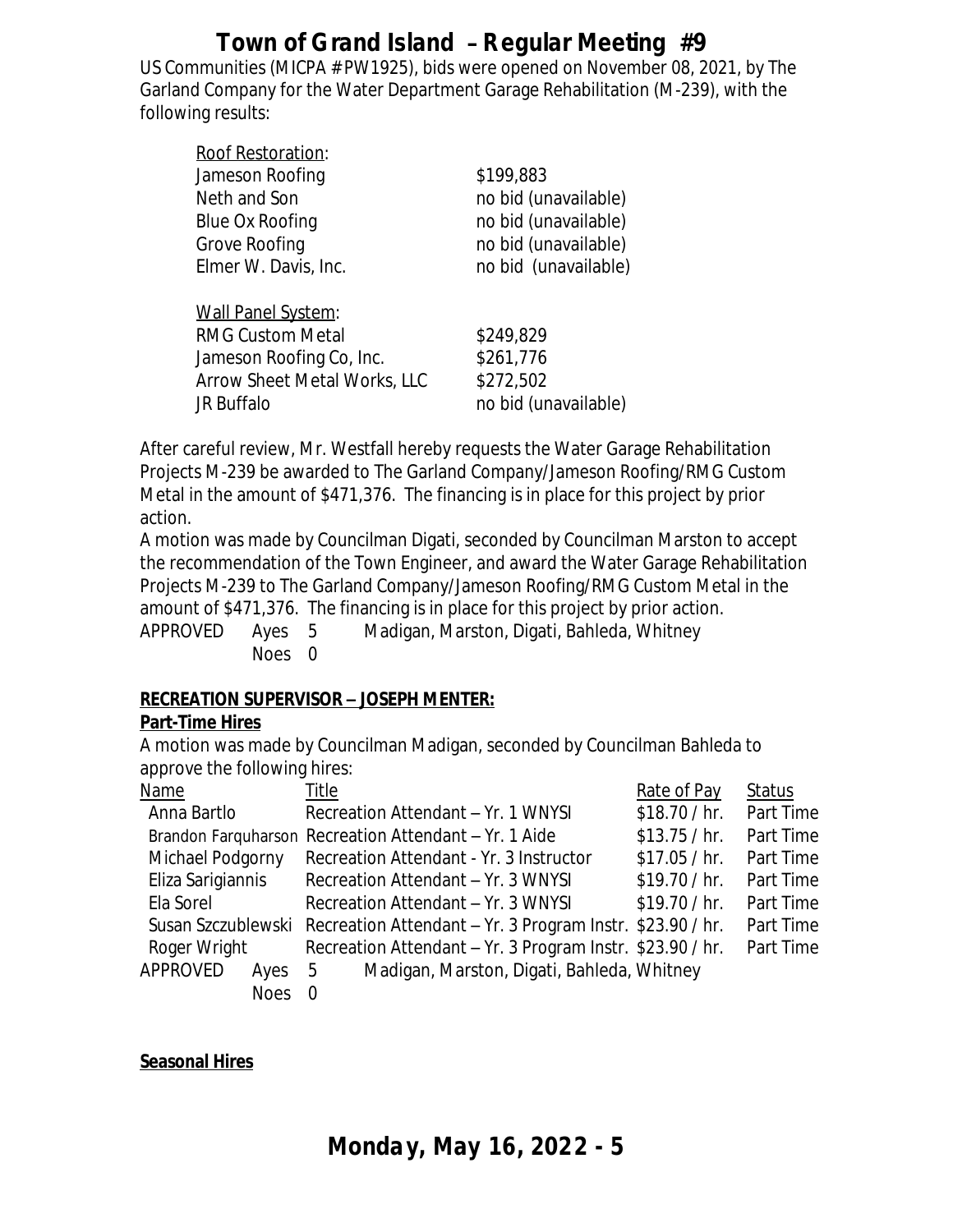A motion was made by Councilman Madigan, seconded by Councilman Digati to approve the following hires, subject to the completion of the necessary pre-employment paperwork:

|                        | Name             | <b>Title</b>                                    | Rate of Pay Status |          |
|------------------------|------------------|-------------------------------------------------|--------------------|----------|
|                        | Raj Arumugam     | Recreation Attendant - Yr. 1 Aide               | \$13.75 / hr.      | Seasonal |
| Joseph Botticello      |                  | Recreation Attendant - Yr. 3 Leader             | \$14.50 / hr.      | Seasonal |
|                        | Kyler Butcher    | Recreation Attendant - Yr. 1 Aide               | \$13.75 / hr.      | Seasonal |
|                        | Samuel Fabiano   | Recreation Attendant - Yr. 1 Aide               | \$13.75 / hr.      | Seasonal |
|                        | Thomas Fabiano   | Recreation Attendant - Yr. 3 Aide               | \$14.25 / hr.      | Seasonal |
|                        | Ethan Hovey      | Recreation Attendant - Yr. 1 Aide               | \$13.75 / hr.      | Seasonal |
|                        | Joshua Hunt      | Recreation Attendant - Yr. 3 Leader             | \$14.50 / hr.      | Seasonal |
|                        | Tom Lockett      | Recreation Attendant - Yr. 3 Aide               | \$14.25 / hr.      | Seasonal |
|                        | Dominic Loss     | Recreation Attendant - Yr. 1 Aide               | \$13.75 / hr.      | Seasonal |
|                        | Michael Loss     | Recreation Attendant - Yr. 2 WNYSI              | \$19.21 / hr.      | Seasonal |
|                        | Hannah Martinez  | Recreation Attendant - Yr. 2 Aide               | \$14.00 / hr.      | Seasonal |
|                        | Collin McMahon   | Recreation Attendant - Yr. 3 Instructor         | \$17.05 / hr.      | Seasonal |
|                        | Alana Miano      | Recreation Attendant - Yr. 1 Aide               | \$13.75 / hr.      | Seasonal |
|                        | Sean Murray      | Recreation Attendant - Yr. 3 Leader             | \$14.50 / hr.      | Seasonal |
|                        | Megan Pinzel     | Recreation Attendant - Yr. 1 Aide               | \$13.75 / hr.      | Seasonal |
|                        | Ryan Pinzel      | Recreation Attendant - Yr. 2 Aide               | \$14.00 / hr.      | Seasonal |
|                        | Megan Reynolds   | Recreation Attendant - Yr. 1 Aide               | \$13.75 / hr.      | Seasonal |
| David Schnell          |                  | Recreation Attendant - Yr. 1 Aide               | \$13.75 / hr.      | Seasonal |
| <b>Anthony Surace</b>  |                  | Recreation Attendant - Yr. 2 Aide               | \$14.00 / hr.      | Seasonal |
| John Paul Szczublewski |                  | Recreation Attendant - Yr. 2 Aide               | \$14.00 / hr.      | Seasonal |
| Grace Tabone           |                  | Recreation Attendant - Yr. 1 Aide               | \$13.75 / hr.      | Seasonal |
| Rayna Wallens          |                  | Recreation Attendant - Yr. 1 Aide               | \$13.75 / hr.      | Seasonal |
|                        | APPROVED<br>Ayes | Madigan, Marston, Digati, Bahleda, Whitney<br>5 |                    |          |
|                        | <b>Noes</b>      | $\overline{0}$                                  |                    |          |
|                        |                  |                                                 |                    |          |

*(The rest of this page is left blank intentionally)*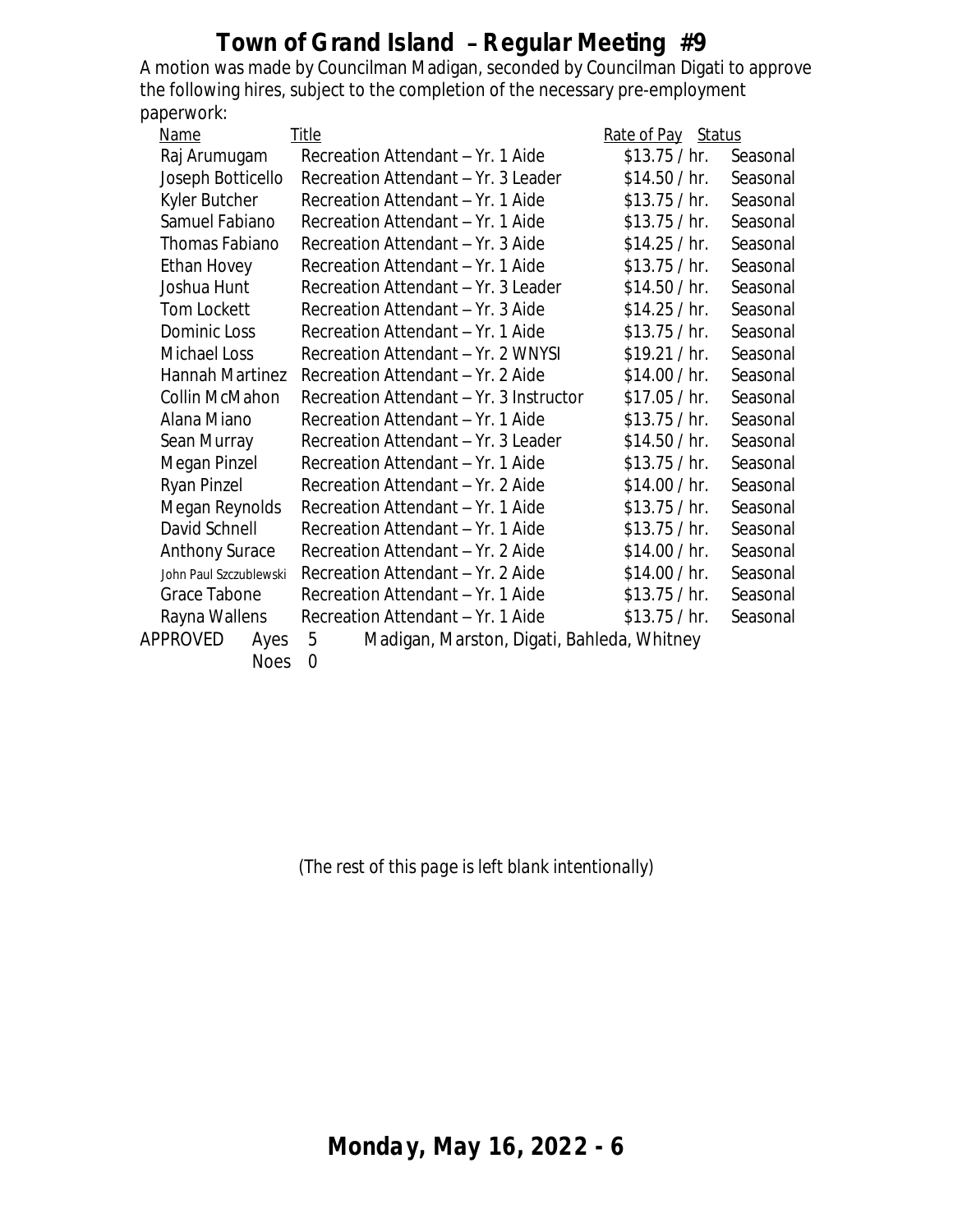#### **Status Changes/Rate Changes**

A motion was made by Councilman Digati, seconded by Councilman Bahleda to approve the following status/rate changes:

| Name                    | <u>Title</u>                                    | Rate of Pay   | <b>Status</b> |  |  |  |
|-------------------------|-------------------------------------------------|---------------|---------------|--|--|--|
| Tima Abdellatif         | Recreation Attendant - Yr. 2 Instructor         | \$16.70 / hr. | Seasonal      |  |  |  |
| Eva Ahne                | Recreation Attendant - Yr. 2 Aide               | \$14.00 / hr. | Seasonal      |  |  |  |
| Sophia Black            | Recreation Attendant - Yr. 2 Aide               | \$14.00 / hr. | Seasonal      |  |  |  |
| Brian Brennan           | Recreation Attendant - Yr. 3 Instructor         | \$17.05 / hr. | Seasonal      |  |  |  |
| Emily Cirincione-Prawel | Recreation Attendant - Yr. 1 Instructor         | \$16.50 / hr. | Seasonal      |  |  |  |
| Lexi Diaz               | Recreation Attendant - Yr. 3 WNYSI              | \$19.70 / hr. | Part Time     |  |  |  |
| Sheila Forbes           | Recreation Attendant - Yr. 2 Aide               | \$14.00 / hr. | Seasonal      |  |  |  |
| Sean Graham             | Recreation Attendant - Yr. 2 Aide               | \$14.00 / hr. | Seasonal      |  |  |  |
| Christian Kessler       | Recreation Attendant - Yr. 1 Instructor         | \$16.50 / hr. | Seasonal      |  |  |  |
| Patrick Lepine          | Recreation Attendant - Yr. 1 WNYSI              | \$18.70 / hr. | Part Time     |  |  |  |
| Phillip Lepine          | Recreation Attendant - Yr. 1 WNYSI              | \$18.70 / hr. | Part Time     |  |  |  |
| Michael Logar           | Recreation Attendant - Yr. 2 Aide               | \$14.00 / hr. | Seasonal      |  |  |  |
| Madisyn Martino         | Recreation Attendant - Yr. 2 Aide               | \$14.00 / hr. | Seasonal      |  |  |  |
| Elizabeth Mitchell      | Recreation Attendant – Yr. 1 Instructor         | \$16.50 / hr. | Seasonal      |  |  |  |
| <b>Avery Mondoux</b>    | Recreation Attendant - Yr. 2 Aide               | \$14.00 / hr. | Seasonal      |  |  |  |
| Dylan Murray            | Recreation Attendant - Yr. 2 Aide               | \$14.00 / hr. | Seasonal      |  |  |  |
| Jake Nowak              | Recreation Attendant – Yr. 3 WNYSI              | \$19.70 / hr. | Seasonal      |  |  |  |
| Luke Rizzo              | Recreation Attendant - Yr. 3 Aide               | \$14.25 / hr. | Seasonal      |  |  |  |
| Rebecca Schultz         | Recreation Attendant - Yr. 2 Aide               | \$14.00 / hr. | Seasonal      |  |  |  |
| Tereska Sorel           | Recreation Attendant - Yr. 2 Aide               | \$14.00 / hr. | Seasonal      |  |  |  |
| Alex Szczepankiewicz    | Recreation Attendant - Yr. 1 WNYSI              | \$18.70 / hr. | Part Time     |  |  |  |
| APPROVED<br>Ayes        | Madigan, Marston, Digati, Bahleda, Whitney<br>5 |               |               |  |  |  |
|                         | <b>Noes</b><br>0                                |               |               |  |  |  |

#### **PARKS MAINTENANCE CREW CHIEF – TOM CECERE:**

#### **New Hires**

A motion was made by Councilman Marston, seconded by Councilman Madigan to approve the following hires, subject to the completion of the necessary pre-employment paperwork:

| Name                                           | Гitle                        |  | <b>Effective Date</b>       | Part Time                                  | Rate of Pay |
|------------------------------------------------|------------------------------|--|-----------------------------|--------------------------------------------|-------------|
| Joseph Christiano Laborer/Parks General Worker |                              |  | May 16 <sup>th</sup> , 2022 | SEASONAL                                   | \$15.00     |
| Mitchell Fusillo                               | Laborer/Parks General Worker |  | May 16 <sup>th</sup> , 2022 | SEASONAL                                   | \$15.00     |
| Conner Raine                                   | Laborer/Parks General Worker |  | May 16 <sup>th</sup> , 2022 | SEASONAL                                   | \$15.00     |
| APPROVED                                       | Ayes 5                       |  |                             | Madigan, Marston, Digati, Bahleda, Whitney |             |
|                                                | Noes 0                       |  |                             |                                            |             |

### **REPORT OF THE AUDIT COMMITTEE:**

A motion was made by Councilman Digati, seconded by Councilman Bahleda to pay Vouchers #138212 - #138330

| General  |                    | \$365,400.87                                    |
|----------|--------------------|-------------------------------------------------|
| Highway  |                    | \$108,770.14                                    |
| Sewer    |                    | \$38,627.05                                     |
| Water    |                    | 12,489.87                                       |
| Capital  |                    | 1,725.00                                        |
| Total    |                    | \$527,012.93                                    |
| APPROVED | Ayes               | Madigan, Marston, Digati, Bahleda, Whitney<br>5 |
|          | <b>Noes</b>        | $\left( \right)$                                |
|          | <b>***********</b> |                                                 |

### **UNFINISHED BUSINESS:**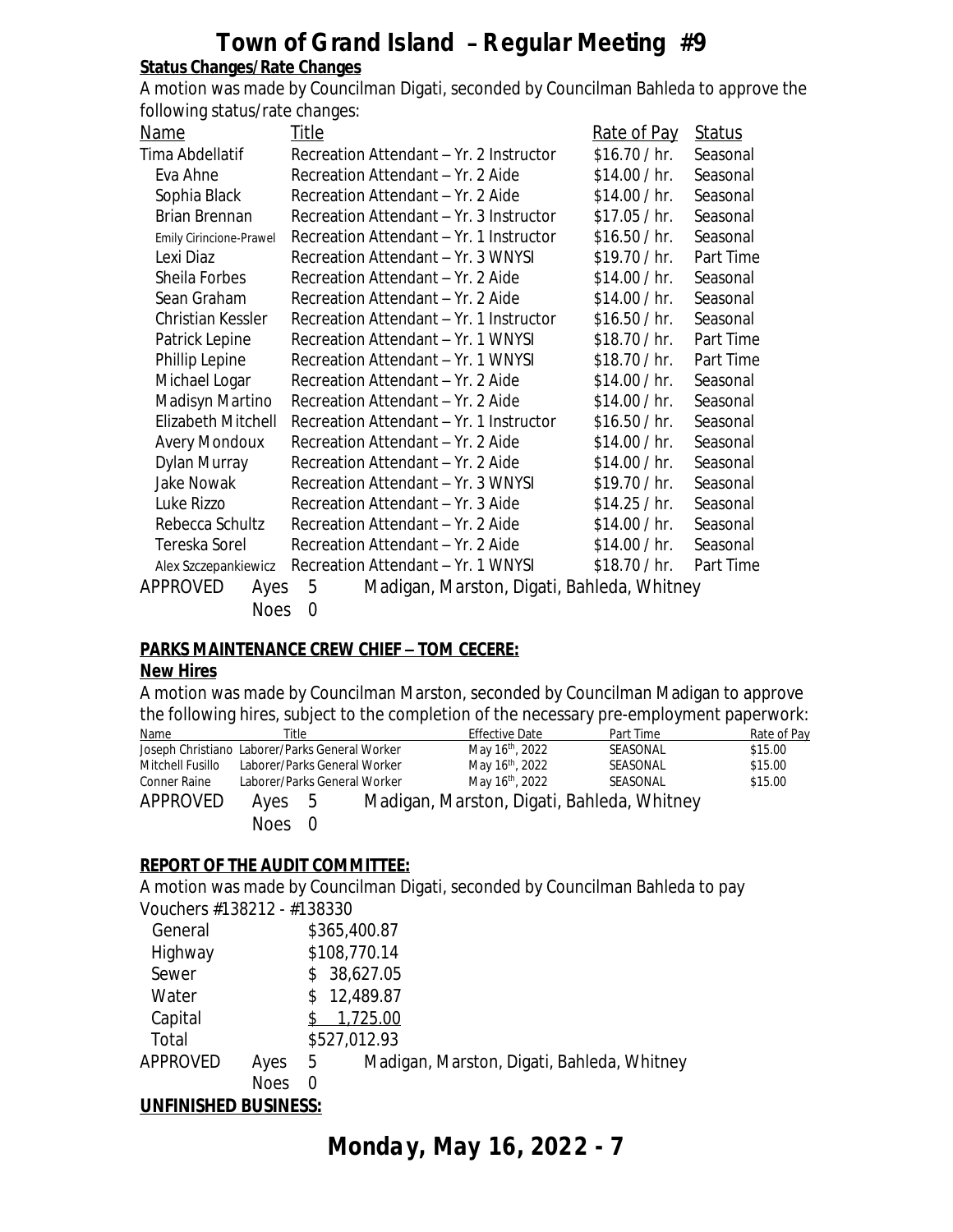**Time of Sales Infiltration Inspections**

Remains Tabled.

### **SEQR – David Mazur, Long Road and Grand Island Boulevard, SBL #11.00-1-8 – Site Plan Approval – Multi-Tenant Commercial Facility**

Supervisor John Whitney presented the SEQR – Short Form Environmental Assessment Forms for David Mazur, Long Road and Grand Island Boulevard, SBL #11.00-1-8 – Site Plan Approval – Multi-Tenant Commercial Facility. Mr. Whitney informed the Town Board that the proposed action will not result in any significant adverse environmental impact.

A motion was made by Councilman Madigan, seconded by Councilman Marston to issue a Negative Declaration for David Mazur, Long Road and Grand Island Boulevard, SBL #11.00-1-8 – Site Plan Approval – Multi-Tenant Commercial Facility.

APPROVED Ayes 5 Madigan, Marston, Digati, Bahleda, Whitney Noes 0

### **David Mazur, Long Road and Grand Island Boulevard, SBL #11.00-1-8 – Site Plan Approval – Multi-Tenant Commercial Facility**

A motion was made by Councilman Digati, seconded by Councilman Madigan to accept the recommendation of the Planning Board and approve the Site Plan for David Mazur, Long Road and Grand Island Boulevard, SBL #11.00-1-8 – Multi-Tenant Commercial Facility, subject to the elimination of the six parking spaces to maintain the 66' setback from the property line.

APPROVED Ayes 5 Madigan, Marston, Digati, Bahleda, Whitney Noes 0

# **Southpointe PDD – Proposed Detailed Plan**

- **1. Southpointe PDD, Love Road and Baseline Road – Preliminary Plat – Subdivision "A"/40 Lot Subdivision**
- **2.** Southpointe PDD, Carl Road at Beaver Island Parkway Preliminary Plat **Subdivision "B"/44 Lot Subdivision**
- **3. Southpointe PDD, Glen Avon and Staley Road – Preliminary Plat – Subdivision "C"/1 Lot Subdivision**
- **4. Southpointe PDD, Staley Road (Frontage) – Preliminary Plat – Subdivision "D"/19 Lot Subdivision**
- **5. Southpointe PDD, Baseline Road South of Staley Road – Preliminary Plat – Subdivision "E"/1 Lot Subdivision**

Remains Tabled.

# **Local Law Intro #1 of 2022 – Amend Chapter 407 of the Town Code – Accessory Uses and Structures**

Remains Tabled.

### **Local Law Intro #11 of 2021 – Rezoning Portion of SBL #38.11-2-6.11, Whitehaven Road – B-1 to R-2**

**A. Correspondence – Long Range Planning Committee** Remains Tabled.